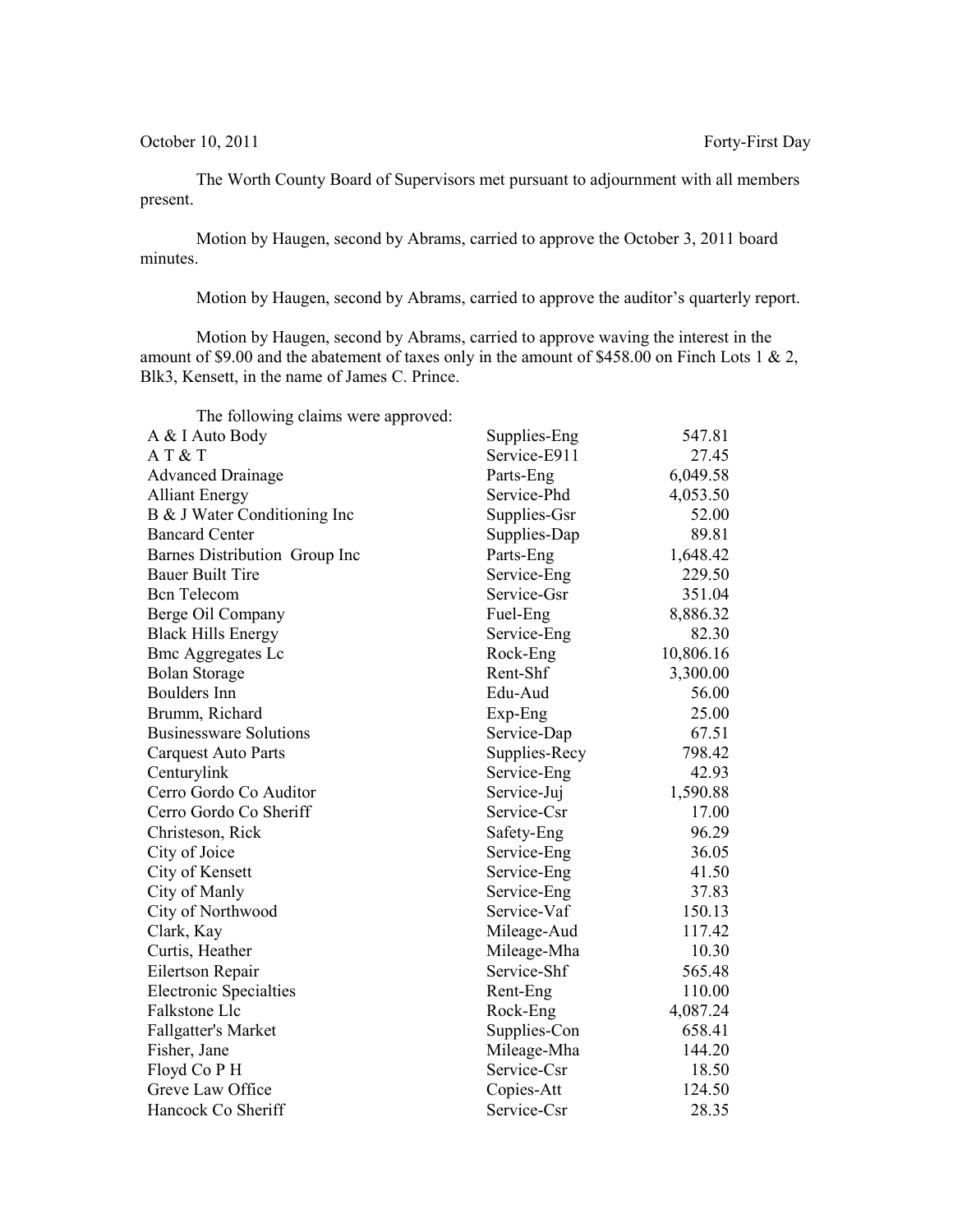| Hanson, Jim                         | Edu-Con       | 942.35   |
|-------------------------------------|---------------|----------|
| Haugen, David                       | Exp-Sup       | 93.73    |
| Hendrikson, Joy                     | Exp-Wec       | 260.25   |
| Huber Supply Co                     | Service-Eng   | 64.80    |
| Icube                               | Dues-Dap      | 200.00   |
| Imwca                               | Work Comp=Ins | 9,204.00 |
| <b>Iowa Workforce Development</b>   | Ins-Ins       | 3,850.65 |
| Jackson, Sandra                     | Mileage-Mha   | 56.14    |
| Jensen, Bobbie                      | Mileage-Mha   | 76.22    |
| Joe's Collision & Performance       | Service-Shf   | 236.90   |
| Johnson Vinyl Graphics              | Supplies-Gsr  | 200.00   |
| Johnson, Hal                        | Taxes-Phd     | 2,198.81 |
| Kathleen's Care Inc                 | Service-Mha   | 720.00   |
| Kossuth County Sheriff              | Service-Csr   | 16.00    |
| L R Falk Const Co                   | Rock-Eng      | 6,019.44 |
| Lapointe, Timothy L                 | Service-Mha   | 43.68    |
| <b>Lawson Products Inc</b>          | Supplies-Eng  | 366.45   |
| Low's Standard                      | Fuel-Asr      | 66.98    |
| Mail Services Llc                   | Service-Trs   | 225.57   |
| Mainstay Systems Inc                | Service-Shf   | 1,185.00 |
| Marshall & Swift Inc                | Supplies-Gsr  | 202.17   |
| Martin Marietta Materials           | Rock-Con      | 2,917.90 |
| Martin, Ruth E                      | Well Plug-San | 123.00   |
| <b>Mason City Business Systems</b>  | Service-Dap   | 201.67   |
| Mason City Clinic                   | Service-Chm   | 800.00   |
| May, Dennis                         | Exp-Sup       | 85.49    |
| Mc Clure Engineering Co             | Service-Ndp   | 1,611.00 |
| Mediacom                            | Service-Phd   | 149.87   |
| Menards                             | Supplies-Eng  | 777.28   |
| Metal Culverts Inc                  | Parts-Eng     | 187.10   |
| Mitchell Co Care Facility           | Service-Mha   | 2,002.60 |
| Mueller, Dean A                     | Exp-Con       | 105.14   |
| Naco                                | Dues-Org      | 400.00   |
|                                     | Service-Mha   | 742.40   |
| <b>Next Generation Technologies</b> | Service-Tra   |          |
| Niacog                              |               | 4,901.83 |
| Niebur, Ellen                       | Mileage-Mha   | 153.47   |
| Northern Ia Construction            | Parts-Eng     | 6,466.20 |
| Northwood Ag Products               | Supplies-Con  | 1,045.07 |
| Northwood Anchor                    | Service-Sup   | 225.00   |
| Northwood Sanitation Llc            | Service-Phd   | 271.50   |
| Northwood True Value                | Supplies-Phd  | 7.58     |
| Northwoods State Bank               | Service-Trs   | 229.70   |
| <b>Olsons Trading Post Inc.</b>     | Parts-Eng     | 1,188.74 |
| Рfі                                 | Service-Csr   | 128.00   |
| <b>Pitney Bowes Global</b>          | Service-Dap   | 361.29   |
| Pollard                             | Service-Shf   | 120.00   |
| Printing Services Inc               | Supplies-Rec  | 368.91   |
| Pritchard's of Northwood Inc        | Service-Shf   | 1,502.60 |
| Ram Systems                         | Service-Phd   | 630.00   |
| Randall Ready Mix Llc               | Supplies-Con  | 690.97   |